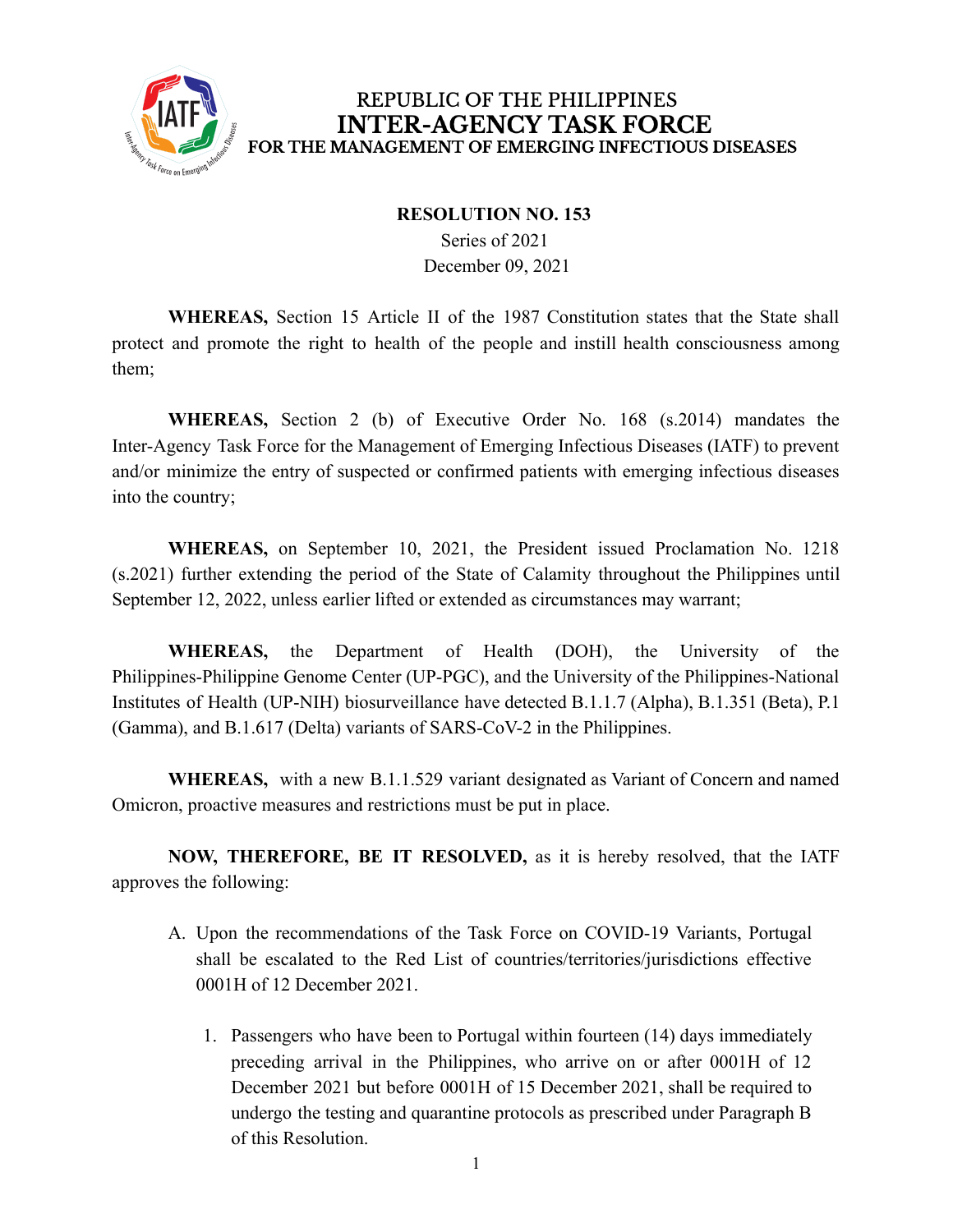

- 2. From 0001H of 15 December 2021, entry in any port of the Philippines shall not be allowed for passengers coming from or who have been to Portugal within the last fourteen (14) days prior to arrival in the Philippines, regardless of vaccination status. Only Filipinos returning to the country via government-initiated repatriation, non-government-initiated repatriation, and Bayanihan Flights may be allowed entry.
- 3. As in all international inbound travels, the testing and quarantine protocols for minors shall follow the testing and quarantine protocols of the parent/guardian traveling with them, regardless of the minor's vaccination status. This notwithstanding, children three (3) years old and below, regardless of country of origin, shall be exempt from the requirement of presenting a negative RT-PCR test result before boarding the flight, unless symptomatic.
- 4. Notwithstanding the foregoing, passengers who arrived prior to 12 December 2021, and are currently undergoing quarantine shall complete the testing and quarantine protocols in effect at the time of their arrival.
- B. The testing and quarantine protocols of returning Fillipinos allowed entry, via government-initiated repatriation, non-government-initiated repatriation, and Bayanihan Flights, from "Red List" countries/territories/jurisdictions shall be as follows:
	- 1. For fully vaccinated individuals: International arriving passengers shall be required to present a negative RT-PCR test taken within seventy-two hours (72hrs) prior to departure from the country of origin. Additionally, they shall be required to undergo facility-based quarantine with an RT-PCR test taken on the seventh (7th) day. They may be discharged from the facility upon the release of a negative RT-PCR result but shall observe home quarantine until the fourteenth (14th) day of arrival with the day of arrival being the first day.
	- 2. For individuals who are unvaccinated, partially vaccinated, or whose vaccination status cannot be independently validated: International arriving passengers shall be required to present a negative RT-PCR test taken within seventy-two hours (72hrs) prior to departure from the country of origin. Additionally, they shall be required to undergo a mandatory ten (10) day facility-based quarantine with RT-PCR testing on the seventh (7th) day. They may be discharged only upon the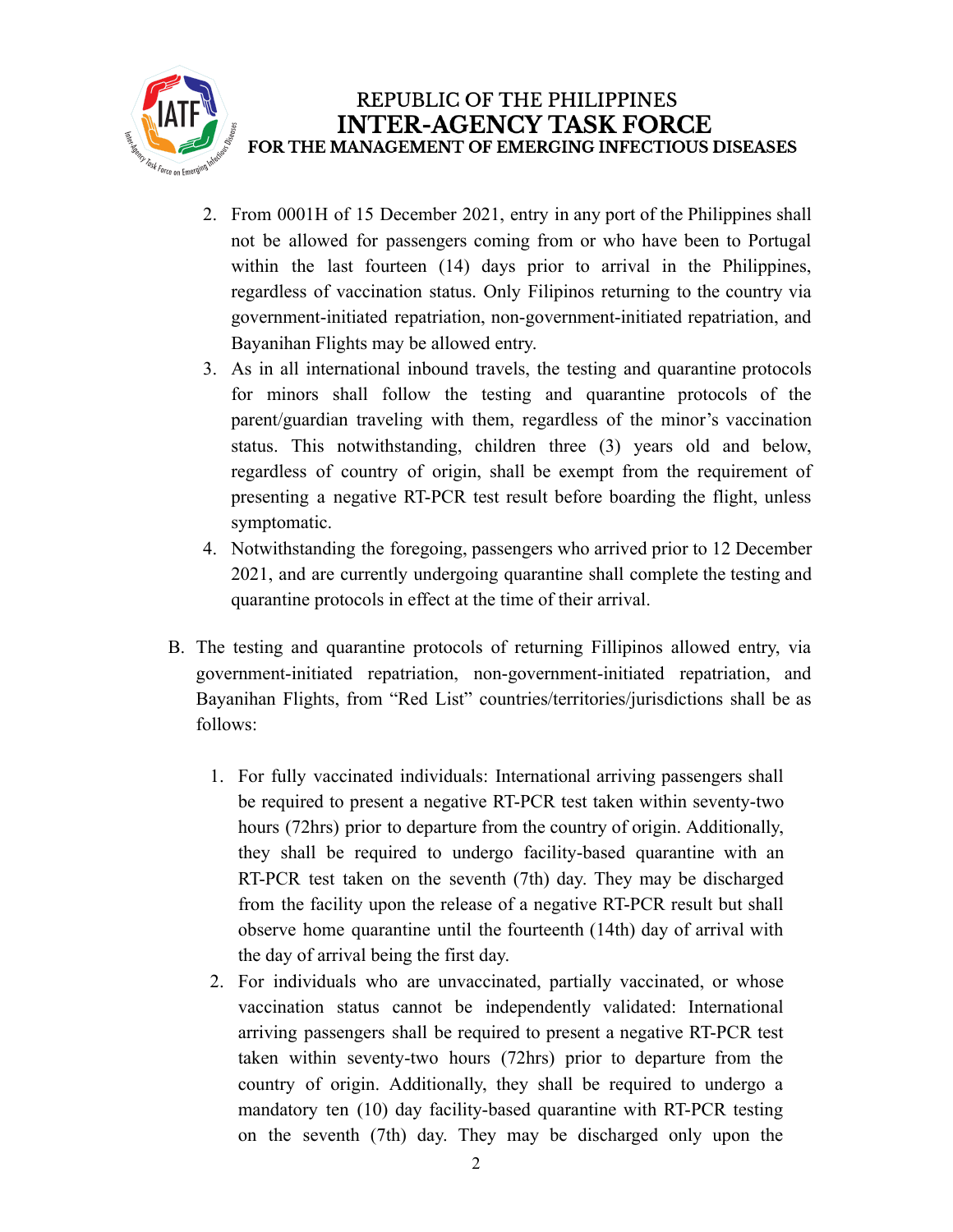

completion of a 10-day facility-based quarantine, regardless of a negative RT-PCR result, and shall observe home quarantine until the fourteenth (14th) day of arrival with the day of arrival being the first day

- 3. As in all international inbound travels, the testing and quarantine protocols for minors shall follow the testing and quarantine protocols of the parent/guardian traveling with them, regardless of the minor's vaccination status. This notwithstanding, children three (3) years old and below, regardless of country of origin, shall be exempt from the requirement of presenting a negative RT-PCR test result before boarding the flight, unless symptomatic.
- 4. Passengers merely transiting through Red List countries/territories/jurisdictions shall not be deemed as having come from or having been to said country/territory/jurisdiction if they stayed in the airport the whole time and were not cleared for entry into such country/territory/jurisdiction by its immigration authorities. Upon arrival in the Philippines, passengers who merely transited through a Red List country/territory/jurisdiction shall comply with existing testing and quarantine protocols.
- 5. All individuals from "Red List" countries/territories/jurisdictions undergoing facility-based quarantine at the date of implementation of this Resolution may retroactively avail of the testing and quarantine protocols approved herein.
- C. The recommendations of the Technical Working Group are approved, the specifics of which are as follows:
	- 1. In order to ensure the safe and effective conduct of the 2022 National and Local Elections, the IATF poses no objection to the request of the Commission on Elections to conduct nationwide mock election exercises on 29 December 2021.
	- 2. Upon the authority vested to the IATF through Memorandum from the Executive Secretary dated 20 November 2020, the 2021 annual deployment ceiling of new hire healthcare workers (HCWs) for occupations identified by the Department of Labor and Employment as Mission Critical Skills (MCS) shall be further increased to seven thousand (7,000). Nurses whose visas shall expire by 31 December 2021 shall be given preference.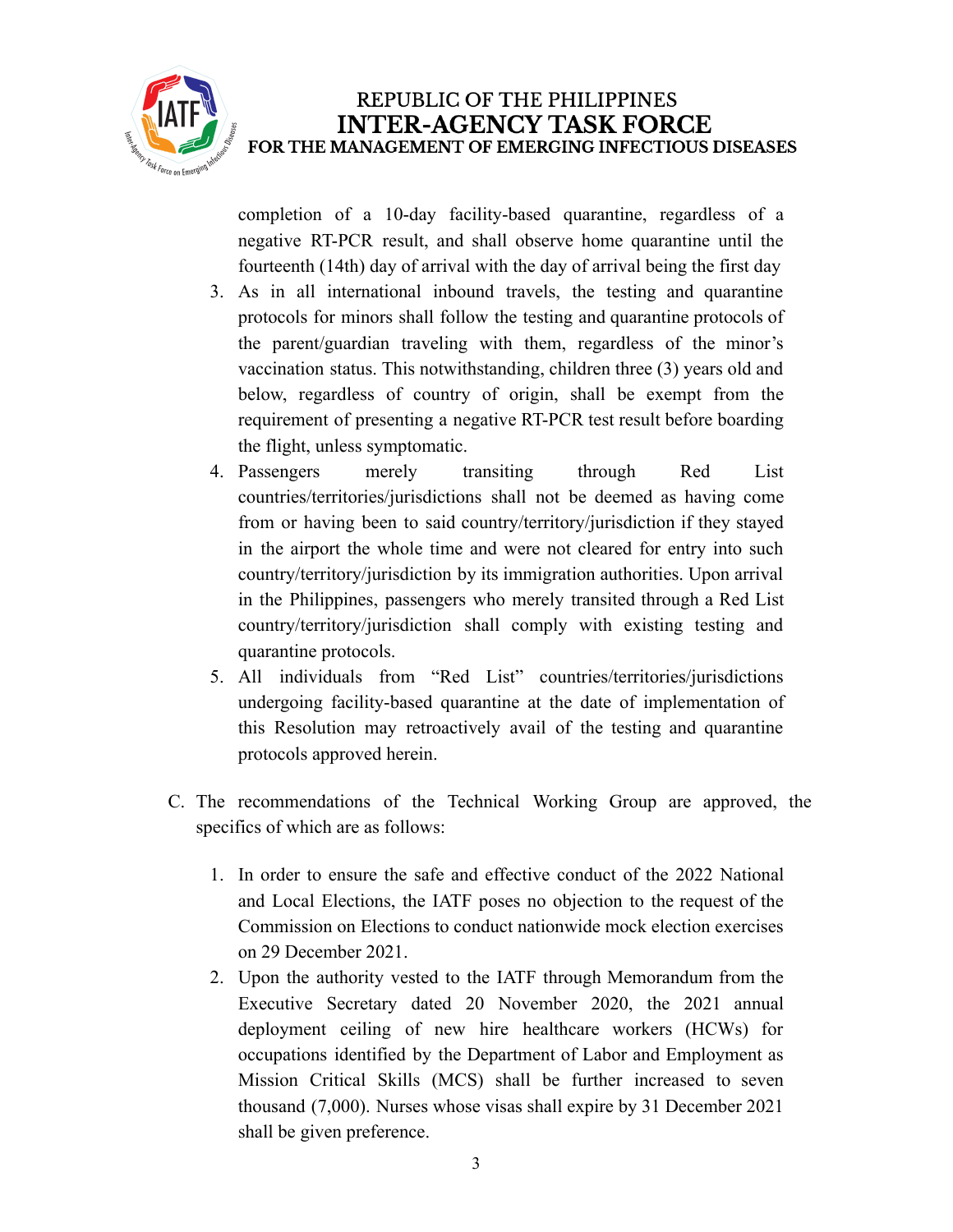

## REPUBLIC OF THE PHILIPPINES **INTER-AGENCY TASK FORCE** FOR THE MANAGEMENT OF EMERGING INFECTIOUS DISEASES

**RESOLVED FURTHER,** that the Chairperson and the Co-Chairperson shall be duly authorized to sign this Resolution for and on behalf of the Inter-Agency Task Force.

**APPROVED** during the 153rd Inter-Agency Task Force Meeting, as reflected in the minutes of the meeting, held this December 09, 2021, via video conference**.**

**ISCØT. DUQUE III** 

Secretary, Department of Health IATF Chairperson

**KARLO ALEXEI B. NOGRALES** Secretary, Office of the Cabinet Secretariat IATF Co-Chairperson